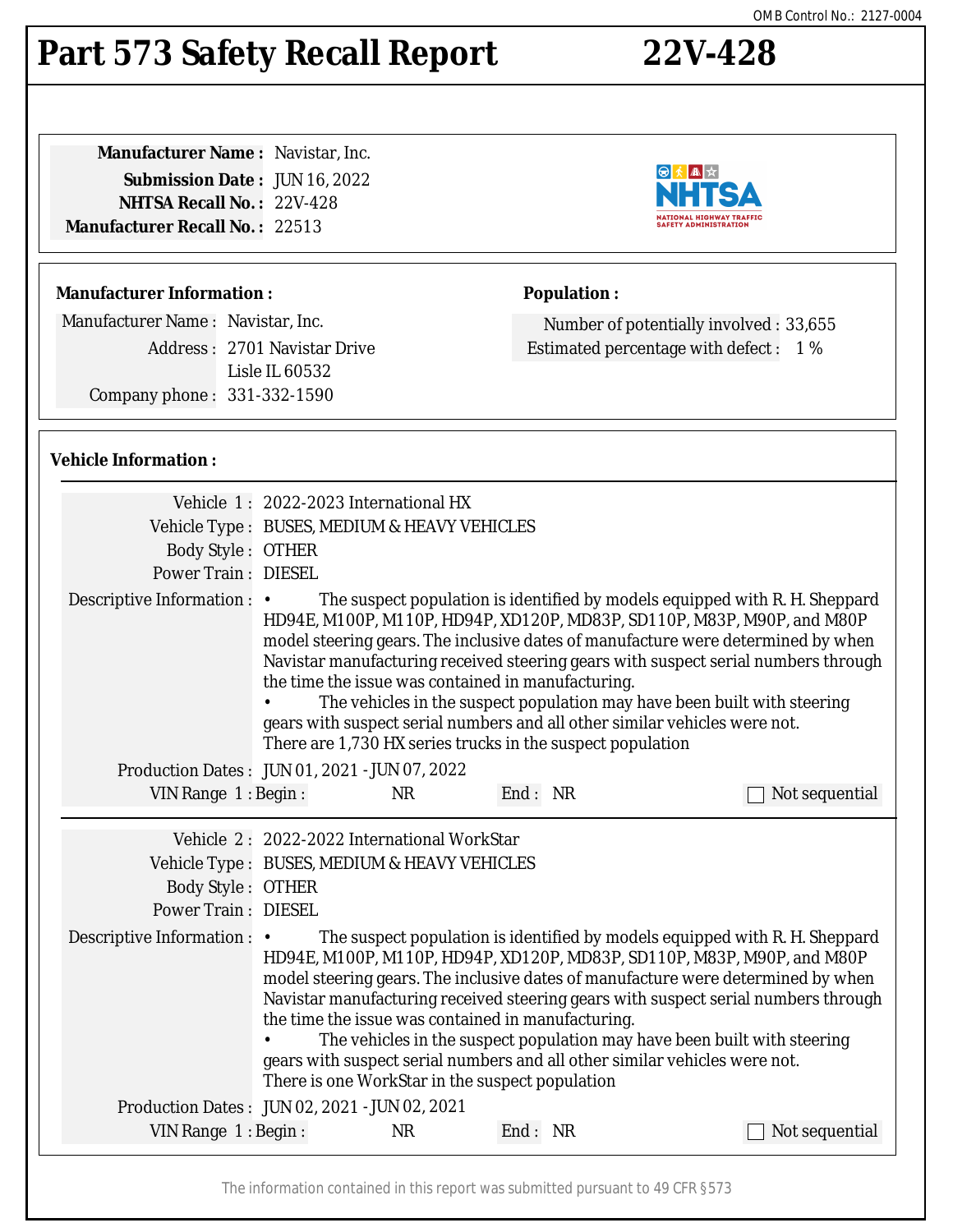# Part 573 Safety Recall Report 22V-428 Page 2

|                                                                                                                                                                                         | Vehicle 3: 2022-2023 International HV<br>Vehicle Type : BUSES, MEDIUM & HEAVY VEHICLES                                                                                                                                                                                                                                                                                                                                                                                                                                                                                                                          |                                                                                                                       |         |  |                                                                                                                                                                                                                                                                                                                                                                                                                                                                                            |
|-----------------------------------------------------------------------------------------------------------------------------------------------------------------------------------------|-----------------------------------------------------------------------------------------------------------------------------------------------------------------------------------------------------------------------------------------------------------------------------------------------------------------------------------------------------------------------------------------------------------------------------------------------------------------------------------------------------------------------------------------------------------------------------------------------------------------|-----------------------------------------------------------------------------------------------------------------------|---------|--|--------------------------------------------------------------------------------------------------------------------------------------------------------------------------------------------------------------------------------------------------------------------------------------------------------------------------------------------------------------------------------------------------------------------------------------------------------------------------------------------|
| <b>Body Style: OTHER</b>                                                                                                                                                                |                                                                                                                                                                                                                                                                                                                                                                                                                                                                                                                                                                                                                 |                                                                                                                       |         |  |                                                                                                                                                                                                                                                                                                                                                                                                                                                                                            |
| <b>Power Train: DIESEL</b>                                                                                                                                                              |                                                                                                                                                                                                                                                                                                                                                                                                                                                                                                                                                                                                                 |                                                                                                                       |         |  |                                                                                                                                                                                                                                                                                                                                                                                                                                                                                            |
| Descriptive Information : •                                                                                                                                                             | The suspect population is identified by models equipped with R. H. Sheppard<br>HD94E, M100P, M110P, HD94P, XD120P, MD83P, SD110P, M83P, M90P, and M80P<br>model steering gears. The inclusive dates of manufacture were determined by when<br>Navistar manufacturing received steering gears with suspect serial numbers through<br>the time the issue was contained in manufacturing.<br>The vehicles in the suspect population may have been built with steering<br>gears with suspect serial numbers and all other similar vehicles were not.<br>There are 4,850 HV series trucks in the suspect population. |                                                                                                                       |         |  |                                                                                                                                                                                                                                                                                                                                                                                                                                                                                            |
| Production Dates: JUN 01, 2021 - JUN 07, 2022                                                                                                                                           |                                                                                                                                                                                                                                                                                                                                                                                                                                                                                                                                                                                                                 |                                                                                                                       |         |  |                                                                                                                                                                                                                                                                                                                                                                                                                                                                                            |
| VIN Range 1: Begin:                                                                                                                                                                     |                                                                                                                                                                                                                                                                                                                                                                                                                                                                                                                                                                                                                 | <b>NR</b>                                                                                                             | End: NR |  | Not sequential                                                                                                                                                                                                                                                                                                                                                                                                                                                                             |
| Vehicle Type : BUSES, MEDIUM & HEAVY VEHICLES<br><b>Body Style: OTHER</b><br><b>Power Train: DIESEL</b><br>Descriptive Information : •<br>Production Dates: JUN 01, 2021 - JUN 07, 2022 | Vehicle 4: 2022-2023 International LoneStar                                                                                                                                                                                                                                                                                                                                                                                                                                                                                                                                                                     | the time the issue was contained in manufacturing.<br>There are 279 LoneStar series trucks in the suspect population. |         |  | The suspect population is identified by models equipped with R. H. Sheppard<br>HD94E, M100P, M110P, HD94P, XD120P, MD83P, SD110P, M83P, M90P, and M80P<br>model steering gears. The inclusive dates of manufacture were determined by when<br>Navistar manufacturing received steering gears with suspect serial numbers through<br>The vehicles in the suspect population may have been built with steering<br>gears with suspect serial numbers and all other similar vehicles were not. |
| VIN Range 1: Begin: NR                                                                                                                                                                  |                                                                                                                                                                                                                                                                                                                                                                                                                                                                                                                                                                                                                 |                                                                                                                       | End: NR |  | $\Box$ Not sequential                                                                                                                                                                                                                                                                                                                                                                                                                                                                      |
| Vehicle Type : BUSES, MEDIUM & HEAVY VEHICLES<br><b>Body Style: OTHER</b><br><b>Power Train: DIESEL</b><br>Descriptive Information :                                                    | Vehicle 5: 2022-2023 International LT<br>$\bullet$                                                                                                                                                                                                                                                                                                                                                                                                                                                                                                                                                              | the time the issue was contained in manufacturing.<br>There are 13,529 LT series trucks in the suspect population.    |         |  | The suspect population is identified by models equipped with R. H. Sheppard<br>HD94E, M100P, M110P, HD94P, XD120P, MD83P, SD110P, M83P, M90P, and M80P<br>model steering gears. The inclusive dates of manufacture were determined by when<br>Navistar manufacturing received steering gears with suspect serial numbers through<br>The vehicles in the suspect population may have been built with steering<br>gears with suspect serial numbers and all other similar vehicles were not. |
| Production Dates: JUN 01, 2021 - JUN 07, 2022                                                                                                                                           |                                                                                                                                                                                                                                                                                                                                                                                                                                                                                                                                                                                                                 |                                                                                                                       |         |  |                                                                                                                                                                                                                                                                                                                                                                                                                                                                                            |
|                                                                                                                                                                                         |                                                                                                                                                                                                                                                                                                                                                                                                                                                                                                                                                                                                                 | <b>NR</b>                                                                                                             |         |  |                                                                                                                                                                                                                                                                                                                                                                                                                                                                                            |
| VIN Range 1: Begin:                                                                                                                                                                     |                                                                                                                                                                                                                                                                                                                                                                                                                                                                                                                                                                                                                 |                                                                                                                       | End: NR |  | Not sequential                                                                                                                                                                                                                                                                                                                                                                                                                                                                             |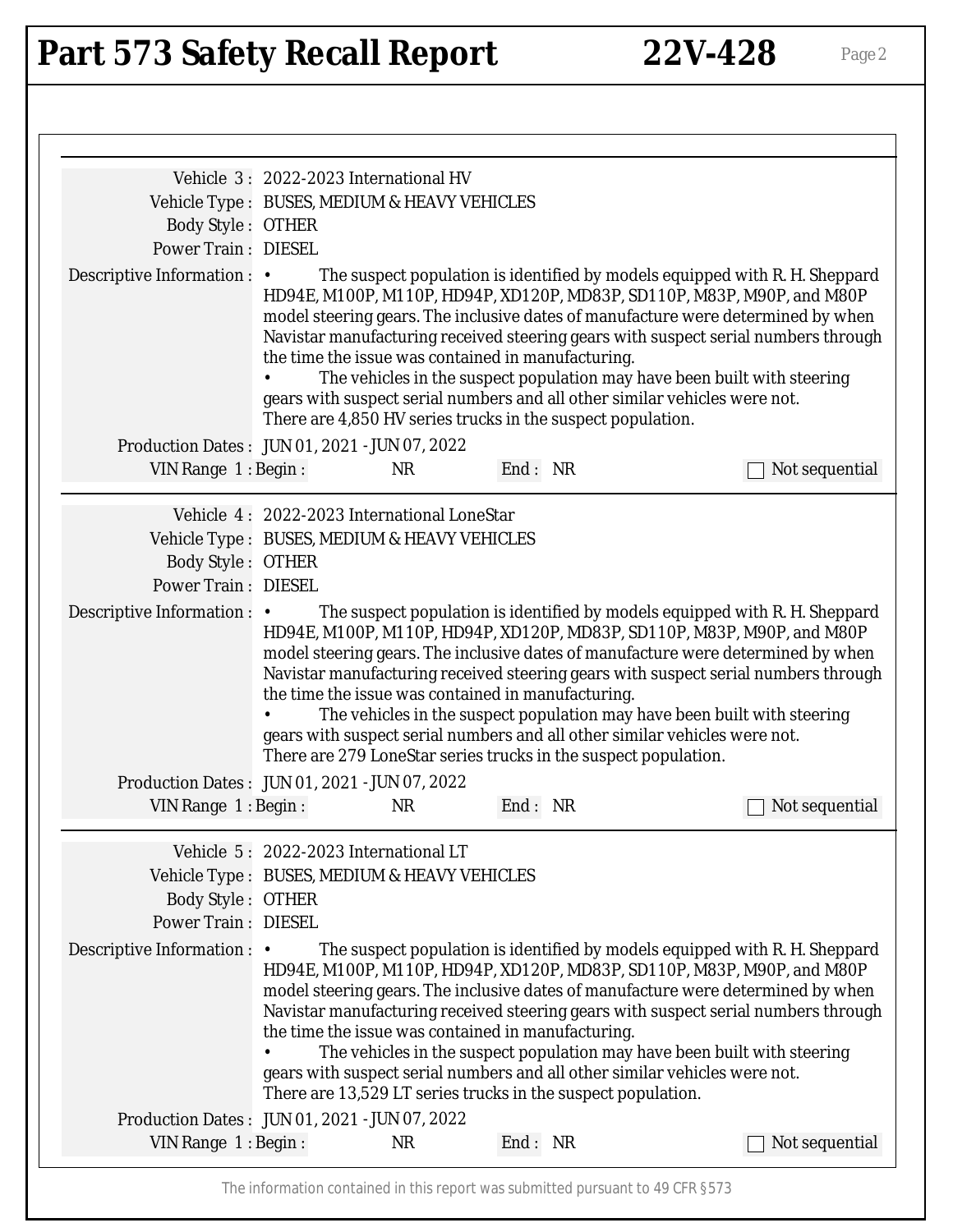# Part 573 Safety Recall Report 22V-428 Page 3

|                                                                                       | Vehicle 6: 2022-2023 International MV                                                                                                                                                                                                                                                                                                                                                                                                                                                                                                                                                                           |                                                                                                                   |         |  |                                                                                                                                                                                                                                                                                                                                                                                                                                                                                            |
|---------------------------------------------------------------------------------------|-----------------------------------------------------------------------------------------------------------------------------------------------------------------------------------------------------------------------------------------------------------------------------------------------------------------------------------------------------------------------------------------------------------------------------------------------------------------------------------------------------------------------------------------------------------------------------------------------------------------|-------------------------------------------------------------------------------------------------------------------|---------|--|--------------------------------------------------------------------------------------------------------------------------------------------------------------------------------------------------------------------------------------------------------------------------------------------------------------------------------------------------------------------------------------------------------------------------------------------------------------------------------------------|
|                                                                                       |                                                                                                                                                                                                                                                                                                                                                                                                                                                                                                                                                                                                                 | Vehicle Type : BUSES, MEDIUM & HEAVY VEHICLES                                                                     |         |  |                                                                                                                                                                                                                                                                                                                                                                                                                                                                                            |
| <b>Body Style: OTHER</b>                                                              |                                                                                                                                                                                                                                                                                                                                                                                                                                                                                                                                                                                                                 |                                                                                                                   |         |  |                                                                                                                                                                                                                                                                                                                                                                                                                                                                                            |
| <b>Power Train: DIESEL</b>                                                            |                                                                                                                                                                                                                                                                                                                                                                                                                                                                                                                                                                                                                 |                                                                                                                   |         |  |                                                                                                                                                                                                                                                                                                                                                                                                                                                                                            |
| Descriptive Information : •                                                           | The suspect population is identified by models equipped with R. H. Sheppard<br>HD94E, M100P, M110P, HD94P, XD120P, MD83P, SD110P, M83P, M90P, and M80P<br>model steering gears. The inclusive dates of manufacture were determined by when<br>Navistar manufacturing received steering gears with suspect serial numbers through<br>the time the issue was contained in manufacturing.<br>The vehicles in the suspect population may have been built with steering<br>gears with suspect serial numbers and all other similar vehicles were not.<br>There are 12,103 MV series trucks in the suspect population |                                                                                                                   |         |  |                                                                                                                                                                                                                                                                                                                                                                                                                                                                                            |
| Production Dates: JUN 01, 2021 - JUN 07, 2022                                         |                                                                                                                                                                                                                                                                                                                                                                                                                                                                                                                                                                                                                 |                                                                                                                   |         |  |                                                                                                                                                                                                                                                                                                                                                                                                                                                                                            |
| VIN Range 1: Begin:                                                                   |                                                                                                                                                                                                                                                                                                                                                                                                                                                                                                                                                                                                                 | <b>NR</b>                                                                                                         | End: NR |  | Not sequential                                                                                                                                                                                                                                                                                                                                                                                                                                                                             |
| <b>Body Style: OTHER</b><br><b>Power Train: DIESEL</b><br>Descriptive Information : • |                                                                                                                                                                                                                                                                                                                                                                                                                                                                                                                                                                                                                 |                                                                                                                   |         |  | The suspect population is identified by models equipped with R. H. Sheppard<br>HD94E, M100P, M110P, HD94P, XD120P, MD83P, SD110P, M83P, M90P, and M80P<br>model steering gears. The inclusive dates of manufacture were determined by when                                                                                                                                                                                                                                                 |
| Production Dates: JUN 01, 2021 - JUN 07, 2022                                         |                                                                                                                                                                                                                                                                                                                                                                                                                                                                                                                                                                                                                 | the time the issue was contained in manufacturing.<br>There are 1.098 RH series trucks in the suspect population  |         |  | Navistar manufacturing received steering gears with suspect serial numbers through<br>The vehicles in the suspect population may have been built with steering<br>gears with suspect serial numbers and all other similar vehicles were not.                                                                                                                                                                                                                                               |
|                                                                                       | VIN Range 1: Begin: NR                                                                                                                                                                                                                                                                                                                                                                                                                                                                                                                                                                                          |                                                                                                                   | End: NR |  | $\Box$ Not sequential                                                                                                                                                                                                                                                                                                                                                                                                                                                                      |
| <b>Body Style: OTHER</b><br><b>Power Train: DIESEL</b><br>Descriptive Information :   | Vehicle 8: 2022-2023 IC TC Commercial bus<br>Vehicle Type : BUSES, MEDIUM & HEAVY VEHICLES<br>$\bullet$                                                                                                                                                                                                                                                                                                                                                                                                                                                                                                         | the time the issue was contained in manufacturing.<br>There are 65 TC commercial buses in the suspect population. |         |  | The suspect population is identified by models equipped with R. H. Sheppard<br>HD94E, M100P, M110P, HD94P, XD120P, MD83P, SD110P, M83P, M90P, and M80P<br>model steering gears. The inclusive dates of manufacture were determined by when<br>Navistar manufacturing received steering gears with suspect serial numbers through<br>The vehicles in the suspect population may have been built with steering<br>gears with suspect serial numbers and all other similar vehicles were not. |
| Production Dates : DEC 08, 2021 - MAY 06, 2022<br>VIN Range 1: Begin:                 |                                                                                                                                                                                                                                                                                                                                                                                                                                                                                                                                                                                                                 | <b>NR</b>                                                                                                         | End: NR |  | Not sequential                                                                                                                                                                                                                                                                                                                                                                                                                                                                             |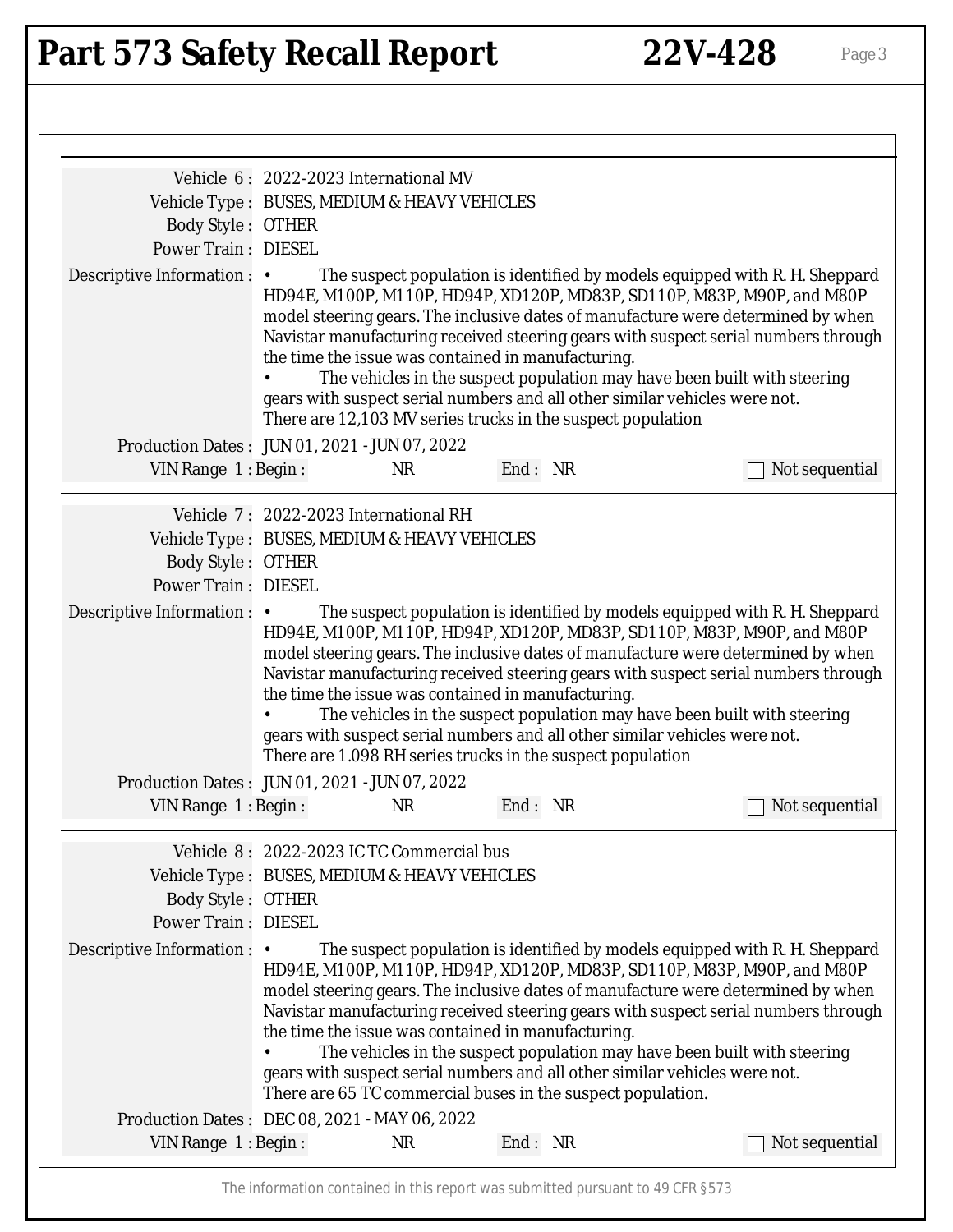### **Description of Defect :**

|                                             | Description of the Defect: As reported by R. H. Sheppard Co., Inc. in 22E-047, steering gears were<br>assembled with fewer than the required number of recirculating balls which<br>can lead to a fracture in the steering gear worm-shaft and loss of vehicle<br>steering.                                                                                                                                                                                    |  |  |  |
|---------------------------------------------|----------------------------------------------------------------------------------------------------------------------------------------------------------------------------------------------------------------------------------------------------------------------------------------------------------------------------------------------------------------------------------------------------------------------------------------------------------------|--|--|--|
| FMVSS 1: NR                                 |                                                                                                                                                                                                                                                                                                                                                                                                                                                                |  |  |  |
| FMVSS 2: NR                                 |                                                                                                                                                                                                                                                                                                                                                                                                                                                                |  |  |  |
|                                             | Description of the Safety Risk: As reported by R. H. Sheppard Co., Inc in 22E-047, a steering gear with fewer<br>than the required number of recirculating balls may bind when loads are<br>applied. In some cases, the balls may align on the same side of the gear's<br>worm-shaft and concentrated loads may cause the gear's internal parts to<br>fracture resulting in loss of vehicle steering. Loss of steering increases the<br>likelihood of a crash. |  |  |  |
|                                             | Description of the Cause: As reported by R. H. Sheppard Co., Inc in 22E-047, an anomaly in the steering<br>gear recirculating ball insertion operation occurred during assembly.<br>Subsequent rework processes and inspections did not detect the missing<br>recirculating balls.                                                                                                                                                                             |  |  |  |
|                                             | Identification of Any Warning As reported by R. H. Sheppard Co., Inc in 22E-047, the internal fracture, the                                                                                                                                                                                                                                                                                                                                                    |  |  |  |
|                                             | that can Occur: steering may be perceived as strained by the driver. No audible or visual<br>warning is available.                                                                                                                                                                                                                                                                                                                                             |  |  |  |
|                                             |                                                                                                                                                                                                                                                                                                                                                                                                                                                                |  |  |  |
| <b>Involved Components:</b>                 |                                                                                                                                                                                                                                                                                                                                                                                                                                                                |  |  |  |
| Component Name 1: Steering gear             |                                                                                                                                                                                                                                                                                                                                                                                                                                                                |  |  |  |
| <b>Component Description: Steering gear</b> |                                                                                                                                                                                                                                                                                                                                                                                                                                                                |  |  |  |
|                                             |                                                                                                                                                                                                                                                                                                                                                                                                                                                                |  |  |  |
| <b>Component Part Number: Various</b>       |                                                                                                                                                                                                                                                                                                                                                                                                                                                                |  |  |  |

### **Supplier Identification :**

#### **Component Manufacturer**

Name : Bendix Commercial Vehicle Systems LLC

Address : 35500 Chester Rd.

Avon Ohio 44011

Country : United States

### **Chronology :**

The information contained in this report was submitted pursuant to 49 CFR §573